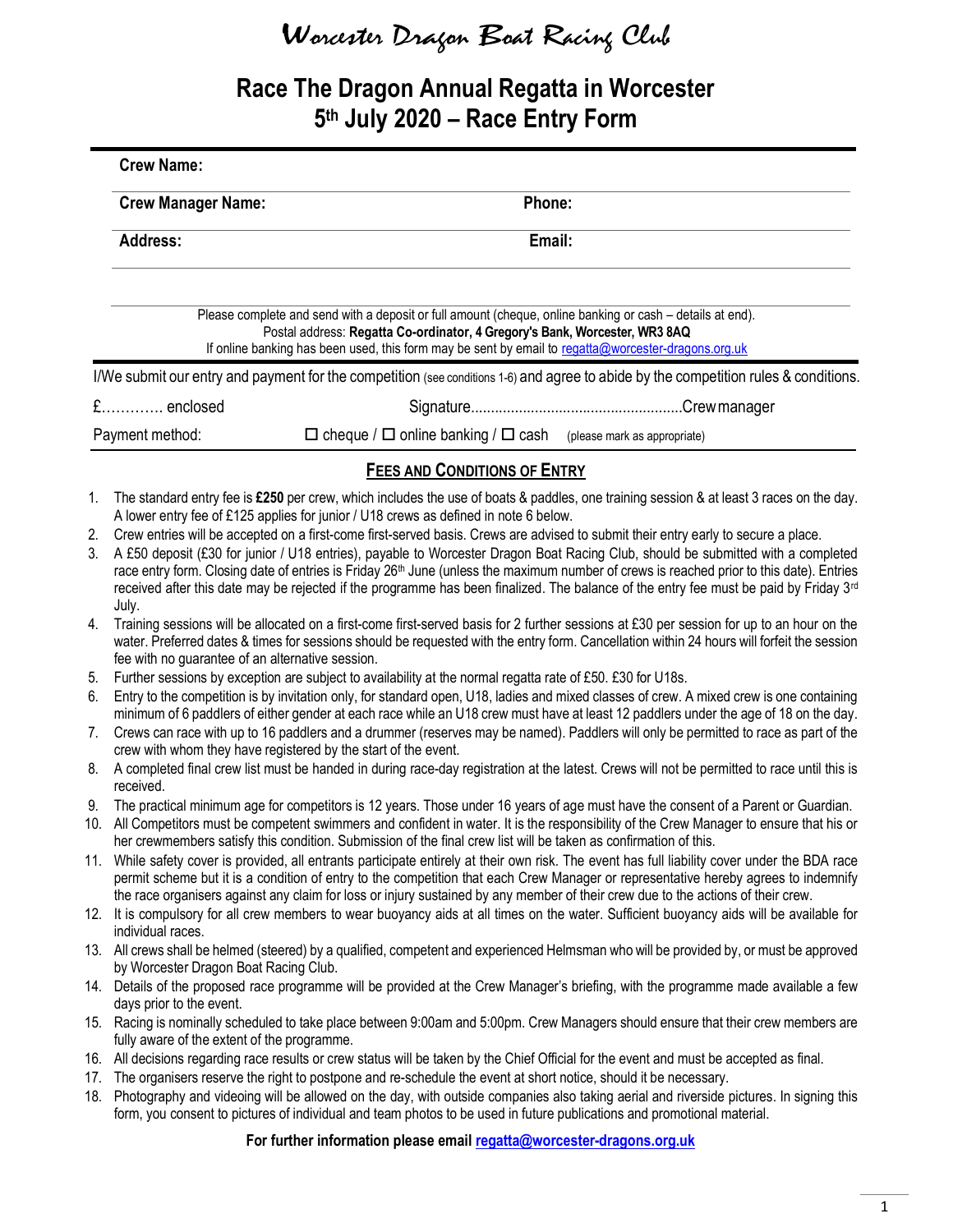Worcester Drago<sup>n</sup> Boat Racing Club

### CREW PLANNER

Please provide a draft crew list when submitting the entry form (The final crew list may be handed in at Crew Registration on race day)

| <b>NAME OF CREW</b> | <b>NAME OF CREW CAPTAIN</b> |
|---------------------|-----------------------------|
|                     |                             |

#### DRUMMER

#### (M/F/U18)

#### PADDLERS

|                 | (M/F/U18)    | $\overline{2}$  |  | (M/F/U18) |  |
|-----------------|--------------|-----------------|--|-----------|--|
| 3               | (M/F/U18)    | 4               |  | (M/F/U18) |  |
| 5               | (M/F/U18)    | $6\phantom{1}6$ |  | (M/F/U18) |  |
| 7               | (M/F/U18)    | 8               |  | (M/F/U18) |  |
| 9               | (M/F/U18) 10 |                 |  | (M/F/U18) |  |
| 11              | (M/F/U18) 12 |                 |  | (M/F/U18) |  |
| 13              | (M/F/U18) 14 |                 |  | (M/F/U18) |  |
| 15              | (M/F/U18) 16 |                 |  | (M/F/U18) |  |
| <b>RESERVES</b> |              |                 |  |           |  |
|                 | (M/F/U18)    | $\overline{2}$  |  | (M/F/U18) |  |
| 3               | (M/F/U18)    | $\overline{4}$  |  | (M/F/U18) |  |
|                 |              |                 |  |           |  |

#### Please circle Male, Female or Under 18 (M/F/U18) for each crew member. This ensures that mixed and U18 crews can be identified.

| For Official Use Only: | U <sub>18</sub> Crew | Yes | No | Min. 12 paddlers under 18 on day of race      |
|------------------------|----------------------|-----|----|-----------------------------------------------|
|                        | <b>Mixed Crew</b>    | Yes | No | Min. 6 paddlers of either gender at each race |